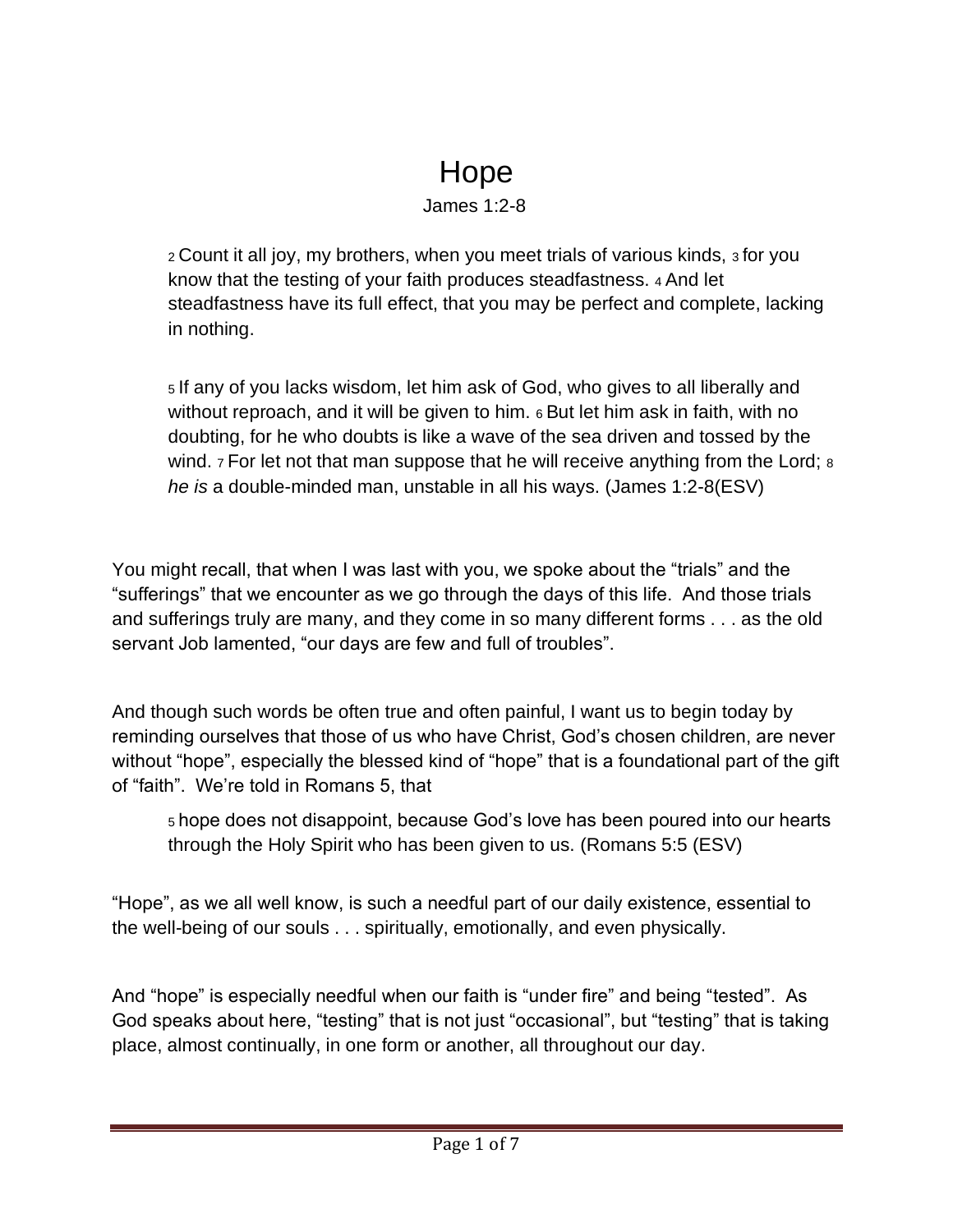With God, the "testing of our faith" is a regular exercise for our soul, so that we will always be in "fit shape" to do the work He calls us to do.

As I pondered through the words of this passage, I noted that God very pointedly led our thoughts to a special defect that can develop within our faith, one that we must deal with, else it can quickly get out of hand. And here He calls that defect, "doubt" and "double-mindedness". And He gives us the visual description of our minds and hearts being "tossed about by the winds and waves of pressing circumstances". Listen again! Verse 5,

<sup>5</sup>If any of you lacks wisdom, let him ask of God, who gives to all liberally and without reproach, and it will be given to him. 6 But let him ask in faith, with no doubting, for he who doubts is like a wave of the sea driven and tossed by the wind. 7 For let not that man suppose that he will receive anything from the Lord; 8 *he is* a double-minded man, unstable in all his ways.

There are so many things that can bring about "doubt" and "double-mindedness" within our thinking. And so many opportunities.

For some of us, "doubt" and "double-mindedness" is brought about by the constant beating of "political drums" on the television news. For others, it's articles on Facebook.

I don't have television news or Facebook, so for myself, it seems that most often the occasion comes when I have gotten "busy" with some project I'm involved in, perhaps just cutting the grass. As I get focused on the project, my mind seems free to wander. And before I realize it's happening, my mind starts churning on problems taking place, perhaps with one of my beloved family members. And my mind "churns" on how I would "fix" them, if only they would let me. And mixed all into my thoughts are differing elements of anger, and frustration, and often, a broken heart.

And what that means is that, in my churning, I have left the Lord, and His guiding and comforting Hand completely out of the equation.

And if I let those kinds of thoughts continue for just a little while, a distance, a little gap, can develop in my relationship with God. It may be an ever-so-small gap, but that's all the devil needs to find occasion to bring my "faith under fire", and for "doubt" and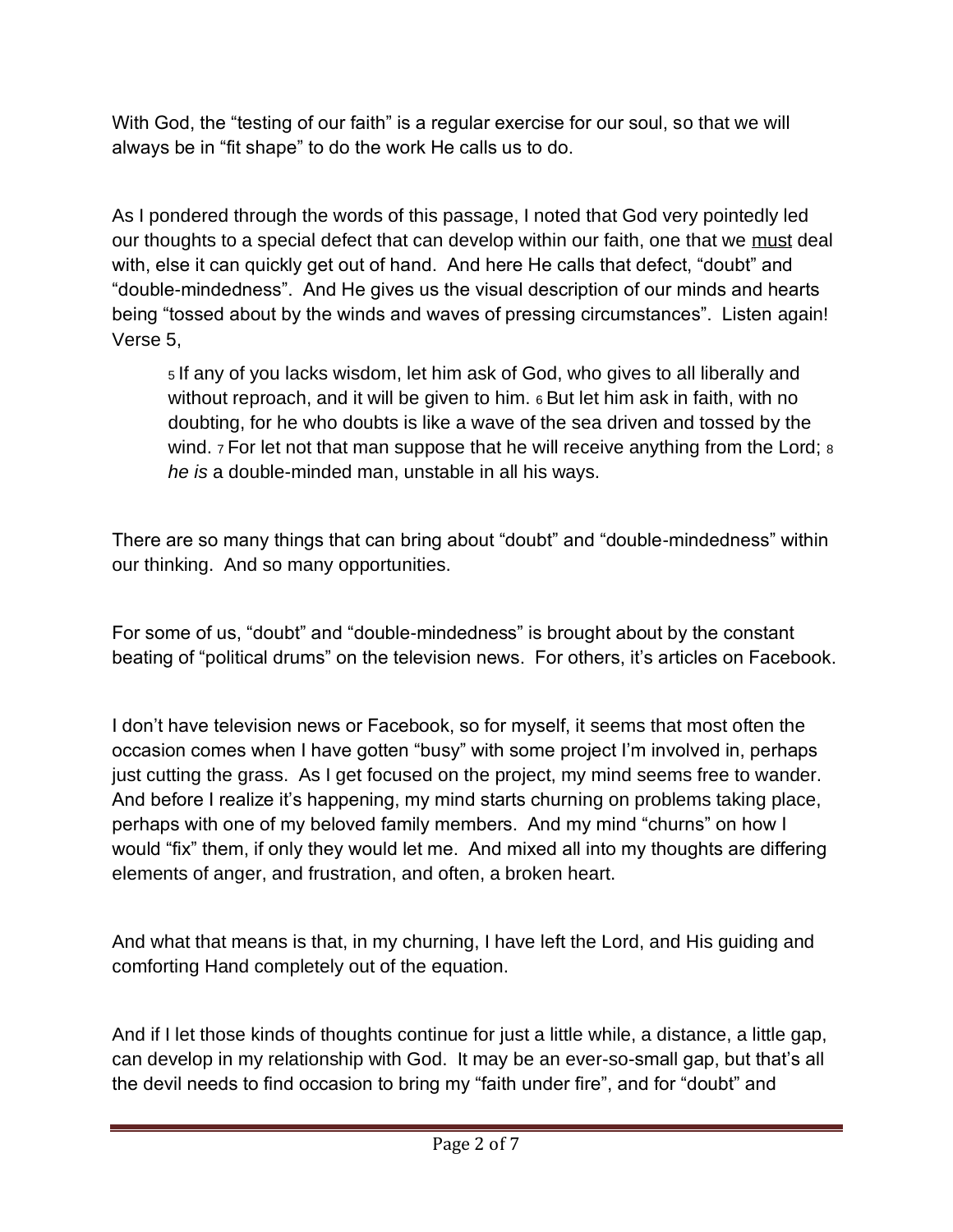"double mindedness" to begin to creep in and take over. And "hope" becomes the first casualty of my "doubting". A loss of "Hope".

But then when my mind does remember to bring God back into the equation, sometimes it's with a question, "God I know you can help this situation, why won't you do it, just this once?"

But folks, those kinds of questions and doubts can be a "double-edged sword", especially when I am asking God for some specific answer that I have contrived. Too often, I really do try to get my "own ideas" and "my own will" wedged into God's method of handling of matters.

Thankfully, eventually God is able to drag my mind back to reality and remind me that He really does have a plan for the handling of every situation, and that His plan has to take into consideration all the many "other" people and factors involved in the matter. And I'm reminded that His ways are so much, much better than my ways. But still, time after time, I find it ever so difficult to get myself over onto God's side of the equation.

A good example of what I'm speaking about would be as I pray fervently for the salvation of my children, and for my grandchildren, and now even my greatgrandchildren. And also, as I pray for some of the problems in their marriages.

I know that God would have me to pray for such things. He doesn't desire that any should perish. Listen!

<sup>9</sup>The Lord is not slow to fulfill his promise as some count slowness, but is patient toward you, not wishing that any should perish, but that all should reach repentance. (2 Peter 3:9 (ESV)

I love this verse, but did you notice the words at the beginning of it? Let me read it again because this is where I can go astray with my doubting.

9 The Lord is not slow to fulfill his promise as some count slowness, but is patient toward you, not wishing that any should perish, but that all should reach repentance.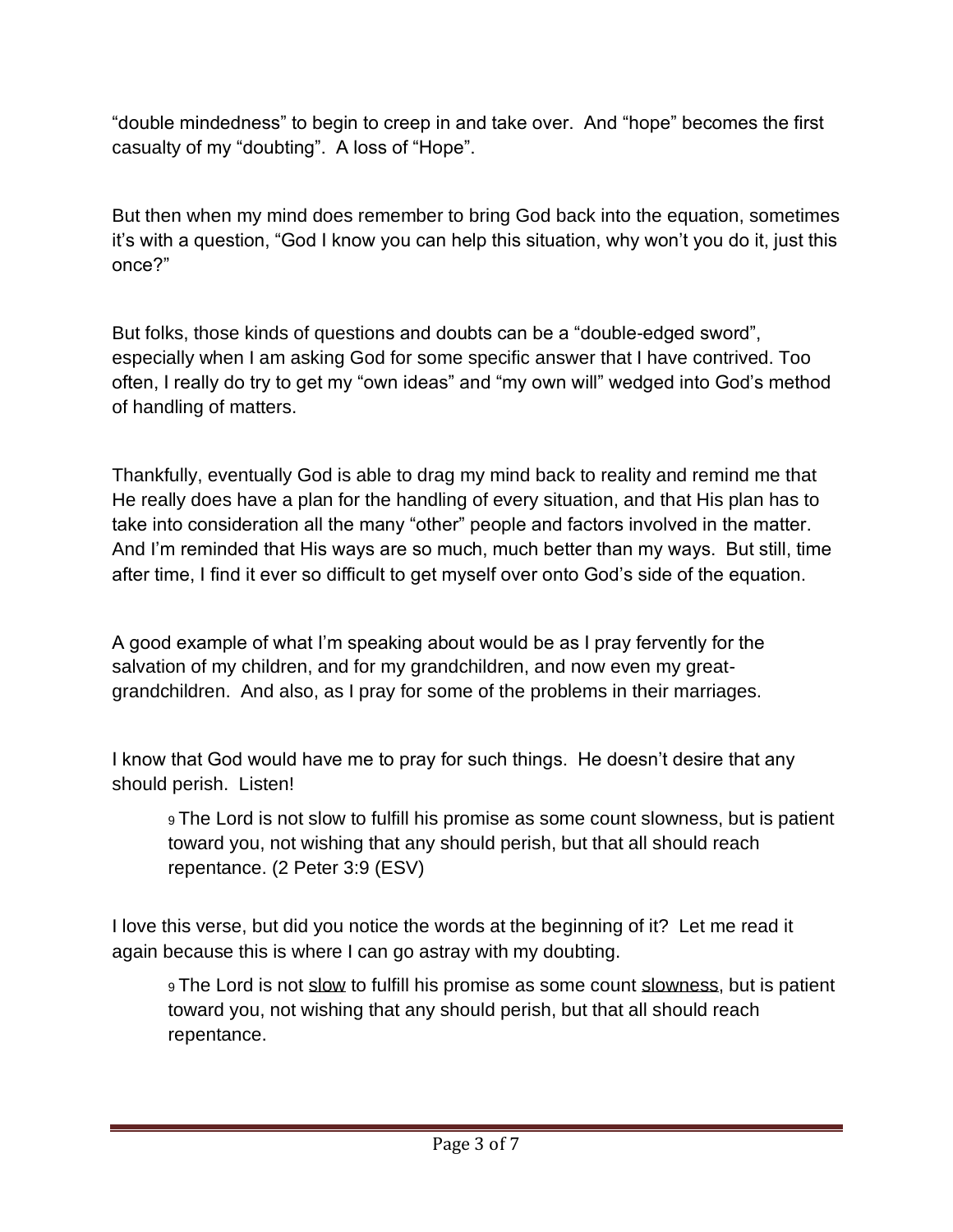These words describe exactly the "tossing of the waves" that can take place in my mind, if I am not careful. Because, I want my loved ones saved "now". And I want their marriages fixed "now". And if I am not careful, impatience can seep into my mind, counting God's handling of those matters as "slowness". I don't want Him to take all the time He often takes. I want God to reach into my loved one's lives and "make" them to turn and be saved or to "make" them to turn back and love their wife or husband.

And I find myself crying out to God, "Oh God please just knock them to the ground as you did the Apostle Paul! Make them turn to you.

And unfortunately for my soul, as these words warn, while I wait for God's plan to unfold, impatience turns to "doubts" and "double-mindedness", and I can begin to lose "hope".

"Hope" seems always to be that part of my "faith" that suffers most. And the devil seems to know that "hope" is my weakest point. And he attacks it at every opportunity, bringing more "doubt" and more "double mindedness".

And perhaps the same may be true for you, because "hope" can sometimes be such a tenuous and fragile thing, especially when our "faith comes under fire".

May I go back and remind us again of the simple definition of faith that God gives to us, and also remind us of how "hope" is so much a part of what our faith is all about. Listen again to these simple words in Hebrews 11:1

faith is the substance of things hoped for, and the evidence of things not seen.

"Hope" sits right at the center of God's plan of "faith" for us. That is probably why "hope" is so often the focused point of satan's attacks. As our "faith comes under fire" and our hope for a particular outcome begins to wane, our battle front begins to cave in with it. And that is when discouragement and the "doubt" and "double mindedness" spoken about here begins to set in upon us.

And folks, because this gift of "hope" is so vitally important to our faith, I'd like to spend our last few minutes today, examining the gift of "hope" in some deeper detail?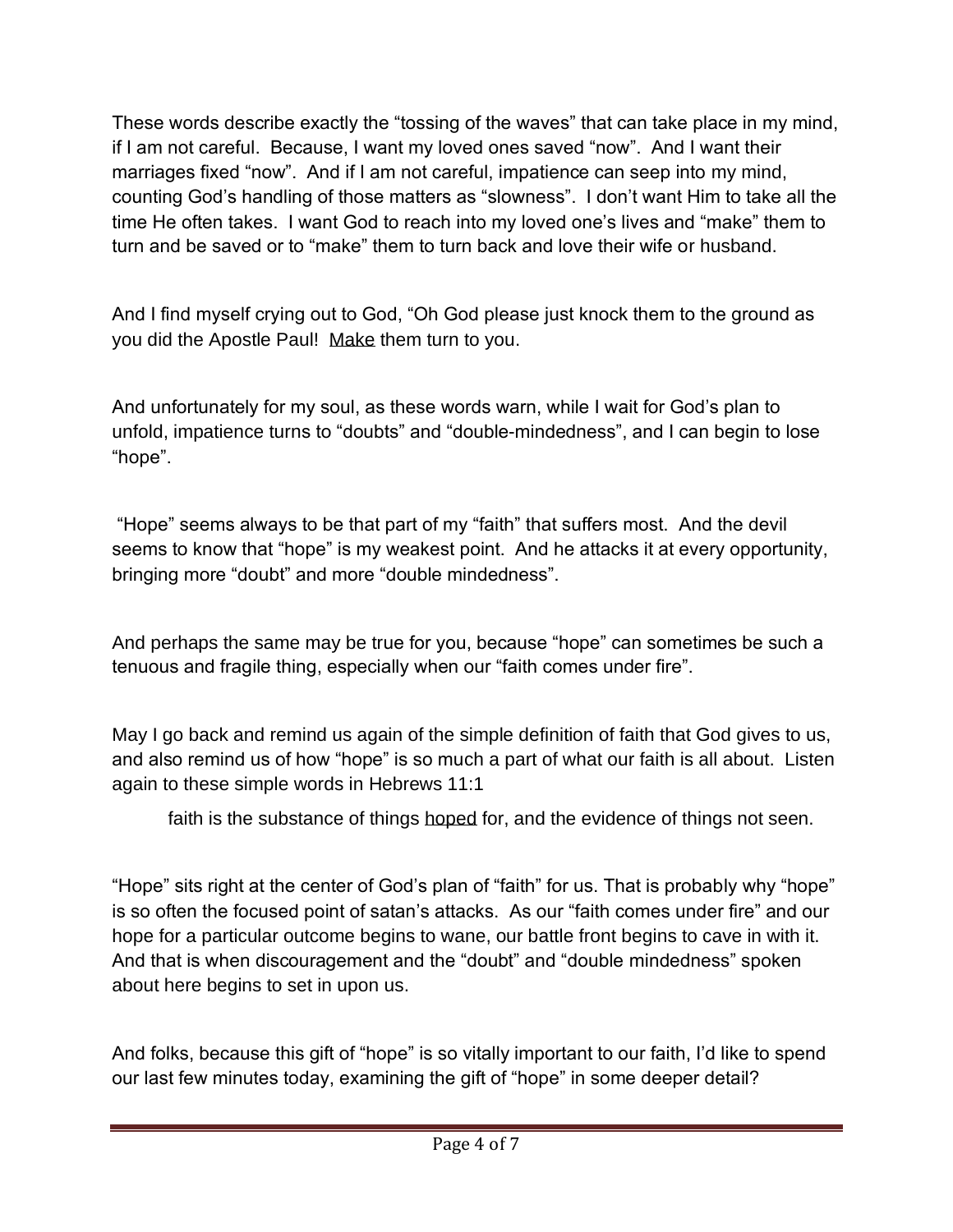If you will, please turn with me in your scriptures, to 1 Peter 1:3. And follow along with me . . .

<sup>3</sup>Blessed be the God and Father of our Lord Jesus Christ! According to his great mercy, he has caused us to be born again to a living hope through the resurrection of Jesus Christ from the dead, (1 Peter 1:3)

Note these words carefully folks, the words "caused", and "born again", and then also, "a living hope".

<sup>3</sup>Blessed be the God and Father of our Lord Jesus Christ! According to his great mercy, he has caused us to be born again to a living hope through the resurrection of Jesus Christ from the dead,

Those words folks, are profound! They speak of a power beyond anything you and I possess. First, we see that it is God, and God alone, who brought salvation into our souls, and not our own random "free will" decision. He Himself "caused" us to be "born again". Yes, we did, at some point in the transaction, agree with Him and we received Christ into our heart. But it was never we ourselves who thought up the idea of salvation and then brought it into being. It was and always is "God as the first-cause", not you and not me, but God and God alone.

And in this transaction that God calls being "born again", "changes" really do take place within our souls, real and actual changes, mysterious and very Spiritual changes. Every part of who we are, how we think, and especially how and what we believe about God, and how He interacts with us, "changes".

Every part of us went from a "dead" form of existence into "life". From dead into living. That's hard to fathom, but we were really and actually "dead" in our trespasses and sins. And we were on that "broad path" that leads to eternal damnation, when He suddenly "quickened us", brought us to life, causing us to be "born again, brand new, not just "rehabilitated", but "new", "brand new" creatures.

And in our new birth, we were "born again into a new and "living hope".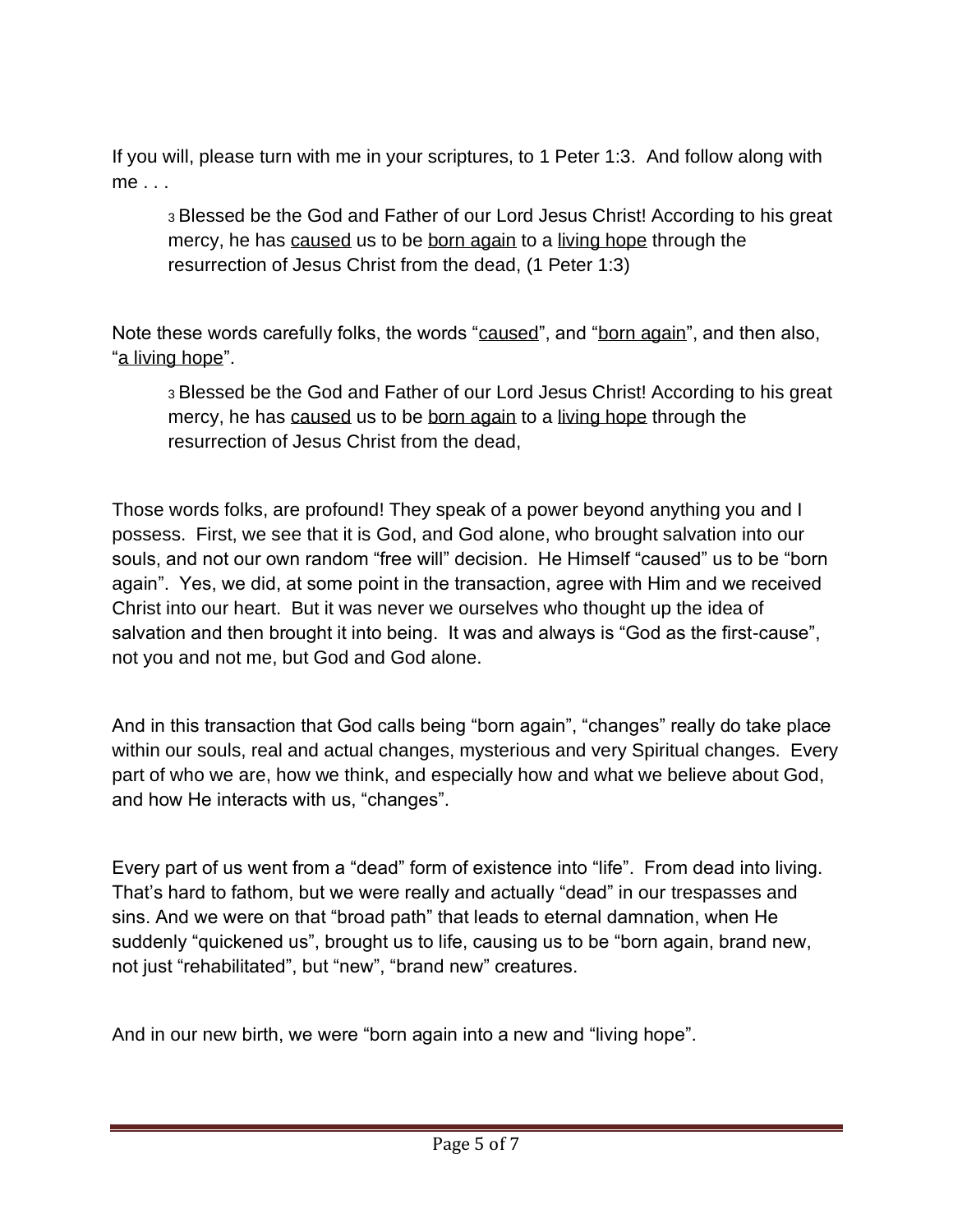What does that mean, a "living hope"? This "living hope" is what God told us about when He gave us the definition of "faith". And it is a very different "hope" from what we, once thought it was. When we were still unsaved, "hope" had a whole different meaning to us.

But what is that difference, between, how in our unsaved condition, we used to hope, and the way we can now hope . . . now that we are saved?

Simply this! When we are born again into a "living hope", that kind of new "and living hope" has a new source and a new foundation for its trust. Our "hope" is now in "God", in who He is, and is His Sovereign Plan. And our new birth brings with it the firm belief that it is God and God alone who determines all the possible outcomes of our hopes. Hopes like I mentioned a moment ago, if my loved one will be saved, or if their marriage will be mended. My hope must be in God and God alone for the right outcome.

Now, yes, all the unsaved people of this world do also have "hope", at least a form of hope, but again, it really is a different form of hope. I can still recall what that hope was like during my "dead" years, before I was saved. The problem with that kind of hope is that it has no real basis, no real source that can bring about those "things hoped for".

That form of "hope" rests, not in a Person (God) who is "working all things together for our good". But instead, the unbeliever's hope rests in a belief that perhaps some "random events" might come together in some mystical random occurrence and bring about the thing they are hoping for.

Folks, do we not realize that that foolish kind of "hope" is being taught to our minds every day, through so many sources, especially our media, and even within our school systems.

I confess that I have often enjoyed watching those science programs, especially on PBS, that attempt to convince us about how life takes place on the earth each day.

But folks, do we not recognize that their theories and their teachings are in "direct opposition" to the truths given to us in these scriptures.